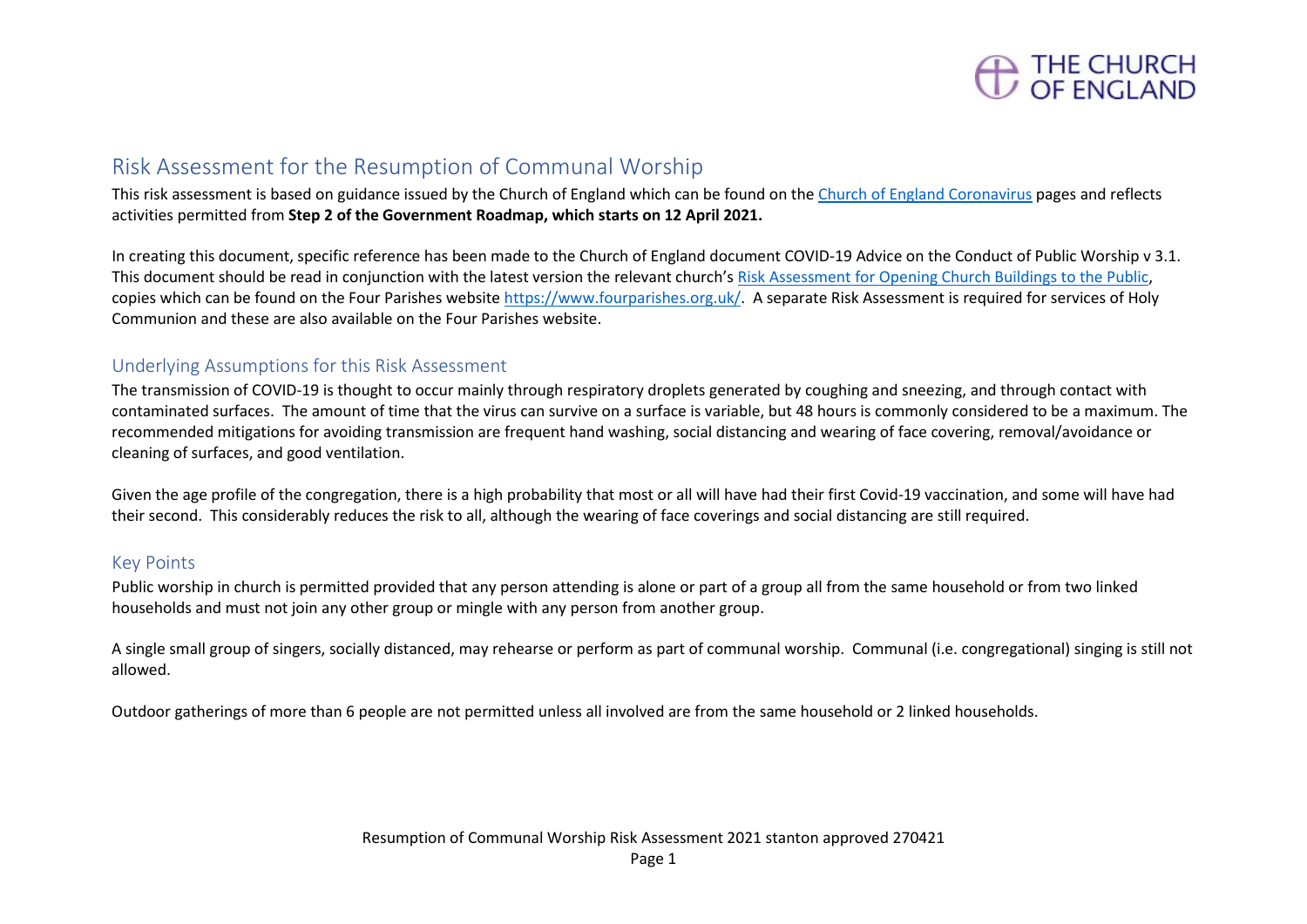# THE CHURCH<br>OF ENGLAND

| <b>Church:</b> |  | Date completed: | Date approved by PCC: |
|----------------|--|-----------------|-----------------------|
| Amendments     |  |                 | Date                  |

| What is the general risk?                                                                                                                                 | What is the specific risk?                                                                                   | What are you already<br>doing to control the<br>risks?                                                                                                  | What further action do you<br>need to take to control the<br>risks? (refer to C of E<br>guidance where possible)         | Who needs to<br>ensure this action<br>is carried out? | Done |
|-----------------------------------------------------------------------------------------------------------------------------------------------------------|--------------------------------------------------------------------------------------------------------------|---------------------------------------------------------------------------------------------------------------------------------------------------------|--------------------------------------------------------------------------------------------------------------------------|-------------------------------------------------------|------|
| Risk to keyholders when<br>accessing the church<br>building for the purposes<br>of cleaning, maintenance<br>or recording music or<br>videos for services. | Contracting or spreading<br>the virus by not social<br>distancing or by<br>touching contaminated<br>surfaces | Ensure that any<br>keyholder who needs to<br>enter the church is<br>willing to do so and can<br>do so safely.                                           | Remind all keyholders about<br>importance of social<br>distancing, hand sanitising,<br>and wearing of face<br>coverings. | Churchwardens                                         |      |
| Risk to members of the<br>public entering the<br>building for the purposes<br>of private prayer.                                                          | Contracting or spreading<br>the virus by not social<br>distancing or by<br>touching contaminated<br>services | The Church will be<br>closed for 48 hours<br>between openings, or<br>will be cleaned<br>beforehand.                                                     |                                                                                                                          | Churchwardens                                         |      |
|                                                                                                                                                           |                                                                                                              | Put up notices to remind<br>visitors about important<br>safe practices e.g. social<br>distancing, hand<br>sanitising, wearing of<br>face coverings etc. |                                                                                                                          | Churchwardens                                         |      |
|                                                                                                                                                           |                                                                                                              | Provide adequate hand<br>sanitiser stations.                                                                                                            | Hand sanitiser to be placed<br>in porch and on table<br>immediately inside door                                          | Churchwardens                                         |      |
|                                                                                                                                                           | Risk of infected person<br>not being identified for<br>NHS Track and Trace.                                  | Ensure you have an NHS<br>Track and Trace QR code<br>available, with an                                                                                 | QR Code is displayed on the<br>church door. Visitor's Sign in                                                            | Churchwardens                                         |      |

Resumption of Communal Worship Risk Assessment 2021 stanton approved 270421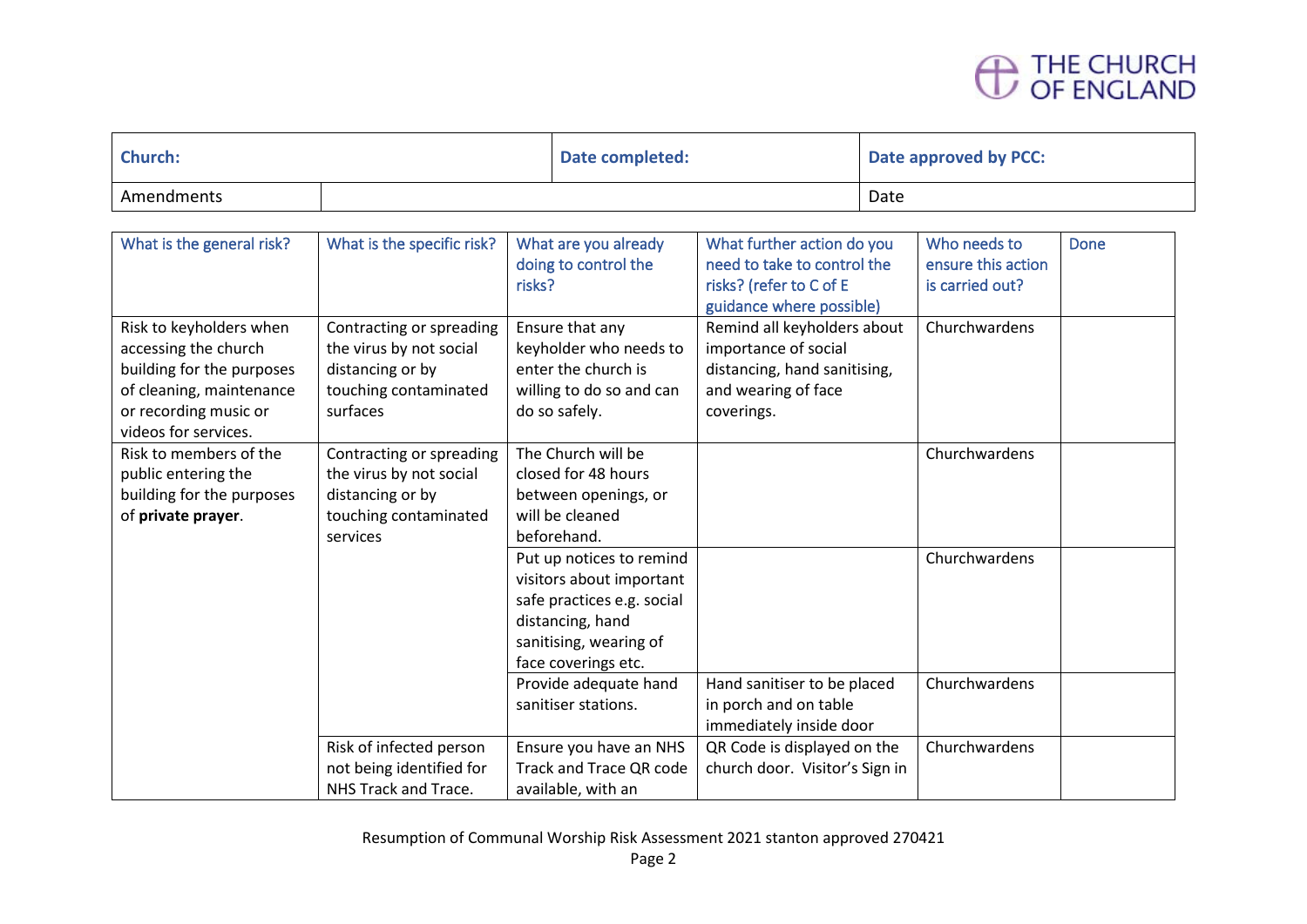

| What is the general risk? | What is the specific risk? | What are you already    | What further action do you    | Who needs to       | <b>Done</b> |
|---------------------------|----------------------------|-------------------------|-------------------------------|--------------------|-------------|
|                           |                            | doing to control the    | need to take to control the   | ensure this action |             |
|                           |                            | risks?                  | risks? (refer to C of E       | is carried out?    |             |
|                           |                            |                         | guidance where possible)      |                    |             |
|                           |                            | alternative option for  | sheet available as an         |                    |             |
|                           |                            | those who cannot use    | alternative.                  |                    |             |
|                           |                            | that system.            |                               |                    |             |
| Risk to members of the    | Risk of Minister and       | Guidelines are          | Minister and Churchwardens    | Minister and       |             |
| public entering the       | Churchwardens not          | referenced or copied in | to confirm that they have     | Churchwardens      |             |
| building for the purposes | following the Church of    | this document           | read and will follow the      |                    |             |
| of attending communal     | England guidelines for     |                         | guidance in this document.    |                    |             |
| worship.                  | conduct of services.       |                         |                               |                    |             |
|                           | Risk of congregation       | Potential attendees to  | Delegated persons to greet    | Minister and       |             |
|                           | being unprepared for       | be reminded of          | congregation outside and      | Churchwardens      |             |
|                           | what they need to do to    | guidelines by email     | inside church door and        |                    |             |
|                           | ensure guidelines are      | beforehand              | ensure social distancing      |                    |             |
|                           | followed.                  |                         |                               |                    |             |
|                           | Risk of too many people    | Restrict numbers to     | Seating plan devised to       | Churchwardens      |             |
|                           | to enable social           | maximum capacity of     | ensure 2m distancing within   |                    |             |
|                           | distancing.                | the Church, ensuring    | the capacity and layout of    |                    |             |
|                           |                            | that household bubbles  | the Church.                   |                    |             |
|                           |                            | can be safely           | Direct people to their seats. |                    |             |
|                           |                            | accommodated at 2m      | Consider if a booking         |                    |             |
|                           |                            | distance.               | system is needed and          |                    |             |
|                           |                            |                         | arrange if necessary.         |                    |             |
|                           |                            |                         | Be prepared to turn people    |                    |             |
|                           |                            |                         | away if the capacity to allow |                    |             |
|                           |                            |                         | for social distancing is      |                    |             |
|                           |                            |                         | reached.                      |                    |             |
|                           | People crowd together      | Control entry at the    | Delegated persons to greet    | Churchwardens      |             |
|                           | at the entrance door.      | church door to admit    | congregation outside and      |                    |             |
|                           |                            |                         | inside church door and        |                    |             |
|                           |                            |                         |                               |                    |             |

Resumption of Communal Worship Risk Assessment 2021 stanton approved 270421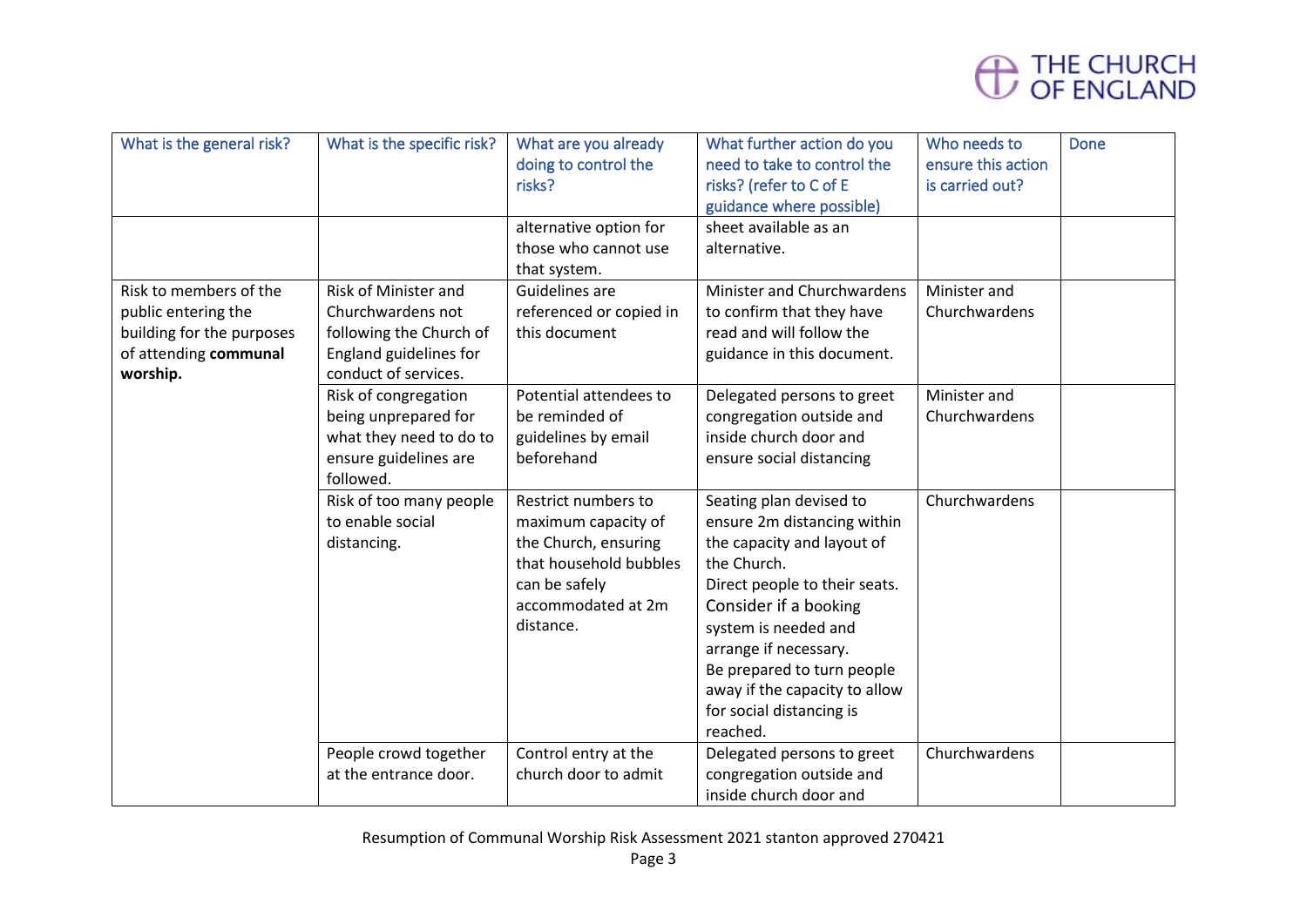

| What is the general risk? | What is the specific risk?                             | What are you already<br>doing to control the<br>risks?                                                            | What further action do you<br>need to take to control the<br>risks? (refer to C of E<br>guidance where possible)                                                                       | Who needs to<br>ensure this action<br>is carried out? | <b>Done</b> |
|---------------------------|--------------------------------------------------------|-------------------------------------------------------------------------------------------------------------------|----------------------------------------------------------------------------------------------------------------------------------------------------------------------------------------|-------------------------------------------------------|-------------|
|                           |                                                        | congregation one social<br>group at a time                                                                        | ensure social distancing.<br>Direct people to their seats<br>on entry to the building to<br>avoid congestion.                                                                          |                                                       |             |
|                           | People don't bring a<br>mask.                          | Remind people that<br>mask wearing is<br>mandatory                                                                | Delegated persons to remind<br>people about mask wearing<br>and have spares to offer if<br>necessary.                                                                                  | Churchwardens                                         |             |
|                           | Risk of virus circulating<br>in the building.          | Good ventilation                                                                                                  | During service main door to<br>be open, with bird<br>prevention in place if<br>relevant.                                                                                               | Minister                                              |             |
|                           | People crowd<br>together at the door<br>on exit.       | Flow of people leaving<br>the church to be<br>controlled                                                          | At the end of the service,<br>Minister to remind people<br>to leave one 'bubble' at a<br>time, keeping socially<br>distanced even when<br>outside, and following the<br>'rule of six'. | Minister                                              |             |
|                           | Risk of infection from<br>touching infected<br>objects | Single use printed<br>sheets to be provided<br>for each service.                                                  | Hymn books and bibles have<br>been removed from the<br>pews.                                                                                                                           | Minister                                              |             |
|                           |                                                        | Cash donations to be<br>collected in a receptacle<br>that is set in one place<br>and handled by one<br>individual |                                                                                                                                                                                        | Churchwardens                                         |             |